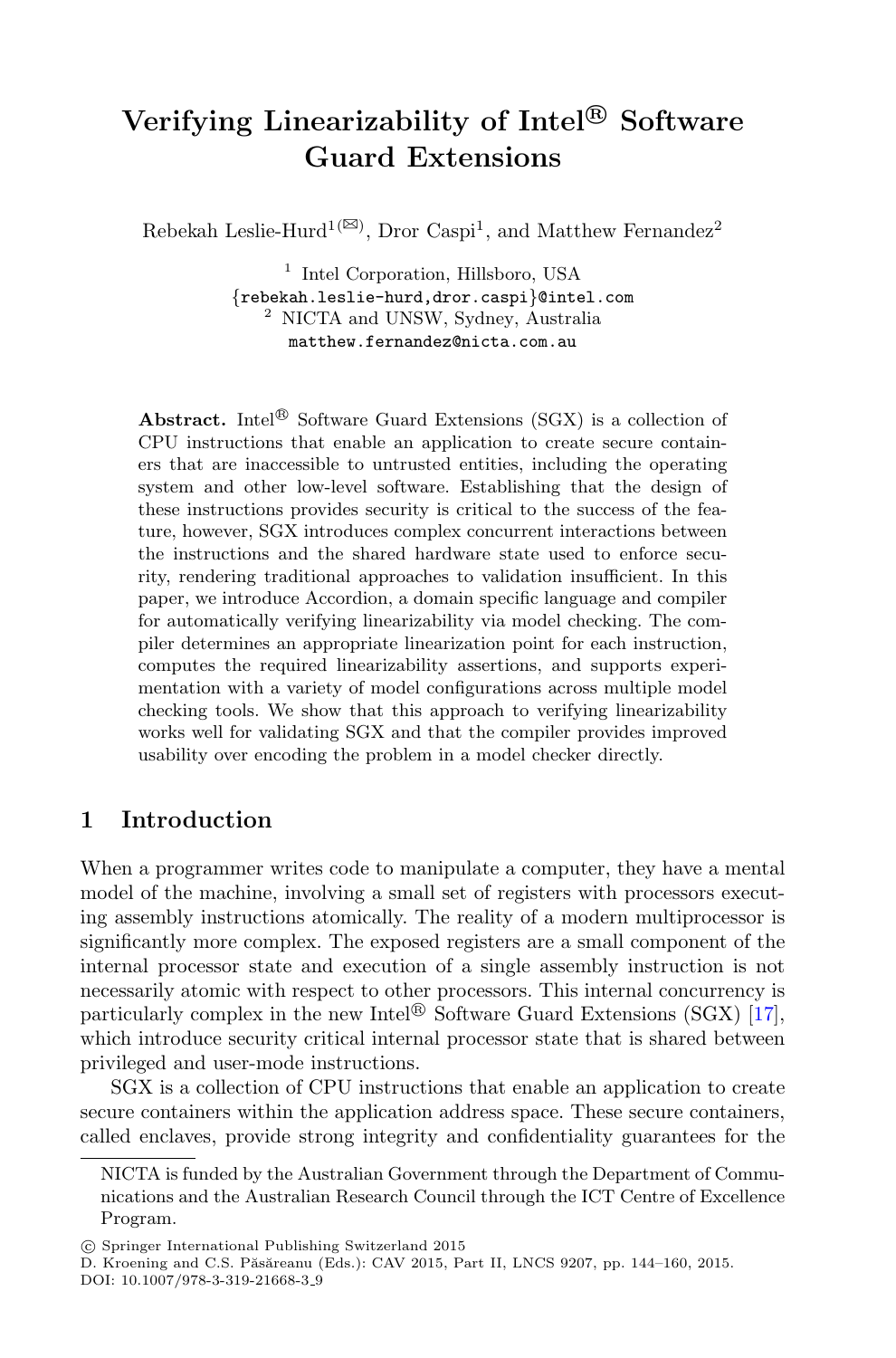code and data pages that reside inside the enclave. Once placed in an enclave, memory pages are inaccessible to untrusted entities, including the operating system and other low-level software. SGX allows programmers to isolate the security-critical portion of their application, for example, to harden applications against vulnerabilities [\[15](#page-15-1)] or to protect their computation in an untrusted environment like the cloud [\[1\]](#page-15-2).

To maximize compatibility with the existing software ecosystem, the SGX instructions work in tandem with the operating system (OS), trusting the OS to manage the system resources associated with enclave pages, such as page table mappings, but verifying that the OS never breaks the confidentiality and integrity guarantees of SGX. To this end, SGX tracks metadata for each enclave page to ensure that every access is secure. Accesses to this data structure, which is shared across all logical processors, must be appropriately synchronized to maintain security, while still maximizing parallelism for performance.

Finding the appropriate line between security and performance has been a particularly difficult aspect of the SGX architecture design and was a source of bugs that could have been devastating for the feature had they not been found soon enough. Applying formal verification techniques early in the design process enabled us to find pernicious concurrency bugs and to increase our confidence that we were not overlooking a critical error in the design. Though formal verification is commonly used at Intel<sup>®</sup> for arithmetic and protocol validation, SGX has more in common with software algorithms where multiple threads access a shared data structure and is not a natural fit for the hardware verification tools and methodologies that are currently in place.

Identifying this similarity to software algorithms led us to linearizability as a correctness condition. Linearizability [\[14](#page-15-3)] is a classic approach to reasoning about concurrent accesses to a shared data structure. A system is linearizable if each operation (in our case, instruction) appears to take effect atomically at some moment in time between its invocation and response, called its linearization point. In a linearizable system, we cannot observe the difference between a sequentialized trace where each instruction executes atomically at its linearization point and a real trace that arises in the concurrently executing system.

An important consequence of linearizability is that we can reason about operations on linearizable concurrent data structures as if they were atomic. As such, we can divide our verification challenge into two tasks: first, to prove that the SGX instructions uphold the desired security guarantees in a sequential (or single threaded) setting; and second, to prove that the system is linearizable. We have verified the sequential correctness of the instructions using DVF [\[13](#page-15-4)], but in this paper we focus on the second task, proving that SGX is linearizable.

We employ a standard technique for model checking linearizability [\[9,](#page-15-5)[23\]](#page-16-0) using a domain-specific heuristic for placing linearization points. Scalability presents a major challenge in our setting—there are 22 instructions that share the concurrent data structure, some of which contain as many as 50 interleaving points—and design changes during the early stages of development are frequent. The primary contribution of this paper is a domain specific language and compiler that supports automatic linearizability checking while providing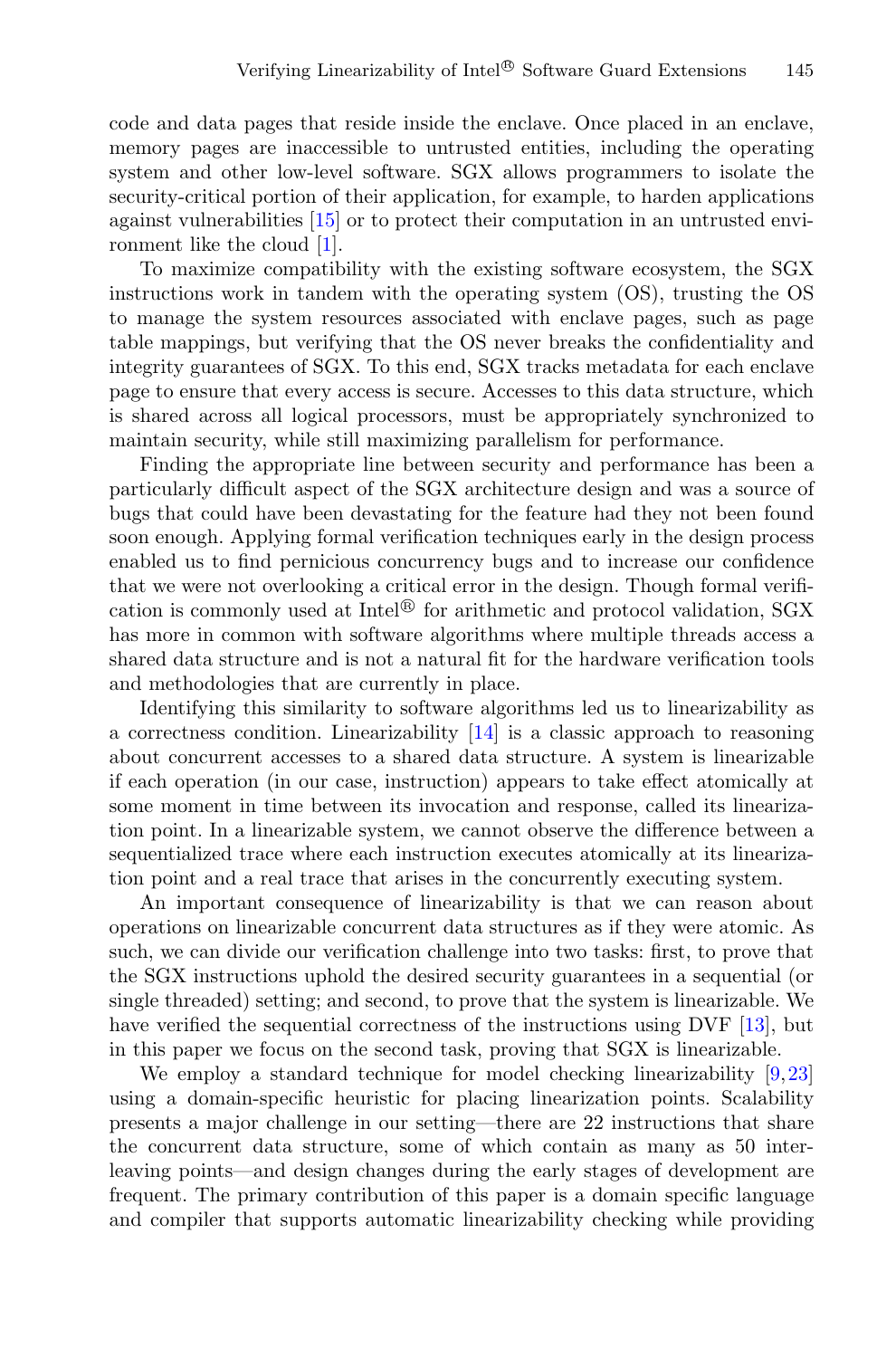fine-grained control over the generated model to improve scalability without the overhead of creating multiple models by hand. A secondary contribution of the paper is a demonstration of our approach on the industrial case study of SGX. We first describe how to prove that SGX is linearizable directly using model checking and then show how this process is improved by the use of Accordion. With this approach, we identified previously undiscovered concurrency bugs in a design that had already been intensively reviewed.

The remainder of the paper is organized as follows. In Sect. [2,](#page-2-0) we give an overview of the internal hardware data structures used by SGX, as well as the SGX instructions, to provide a basis for understanding the examples in the later sections. Section [3](#page-5-0) describes our formal model of SGX in the iPave model checker and illustrates an architecture bug that was caught as a violation of linearizability. Section [4](#page-8-0) introduces Accordion, our domain specific language and compiler for automatically proving linearizability. The remaining sections discuss related work (Sect.  $5$ ) and provide a summary (Sect.  $6$ ).

## <span id="page-2-0"></span>**2 SGX Overview**

SGX defines new processor internal state, outlined in Sect. [2.1,](#page-2-1) and a collection of instructions for creating, executing, and manipulating enclaves, covered in Sect. [2.2.](#page-3-0) In this paper, we focus on the instructions and processor state that directly affect the integrity and confidentiality guarantees of SGX, and thus, are particularly interesting targets of our linearizability analysis. For a complete overview of SGX, see the Programmer's Reference Manual [\[17](#page-15-0)].

#### <span id="page-2-1"></span>**2.1 Enclave Page Cache**

The Enclave Page Cache (EPC) is a protected area of memory used to store enclave code and data as well as some additional management structures introduced by SGX. Each page of EPC memory has an associated entry in the Enclave Page Cache Map (EPCM), which tracks metadata for that page. The SGX instructions use this metadata to ensure that EPC memory pages are always accessed in a secure manner. The EPCM is also used in the address translation lookup algorithm for enclave memory accesses, providing a secure additional layer of access control on top of existing mechanisms such as segmentation, paging tables, and extended paging tables [\[16\]](#page-15-6).

The EPCM is managed by the processor as part of SGX operation and is never directly accessible to software or to devices. The format of the EPCM is microarchitectural and implementation specific, but conceptually each EPCM entry contains the following fields:

VALID Unallocated EPC pages are considered to be invalid. Pages in this state cannot be read or written by enclave threads and can only be operated on by allocation instructions that specifically require an invalid page as an input. If the VALID bit is not set, the remaining fields should not be examined.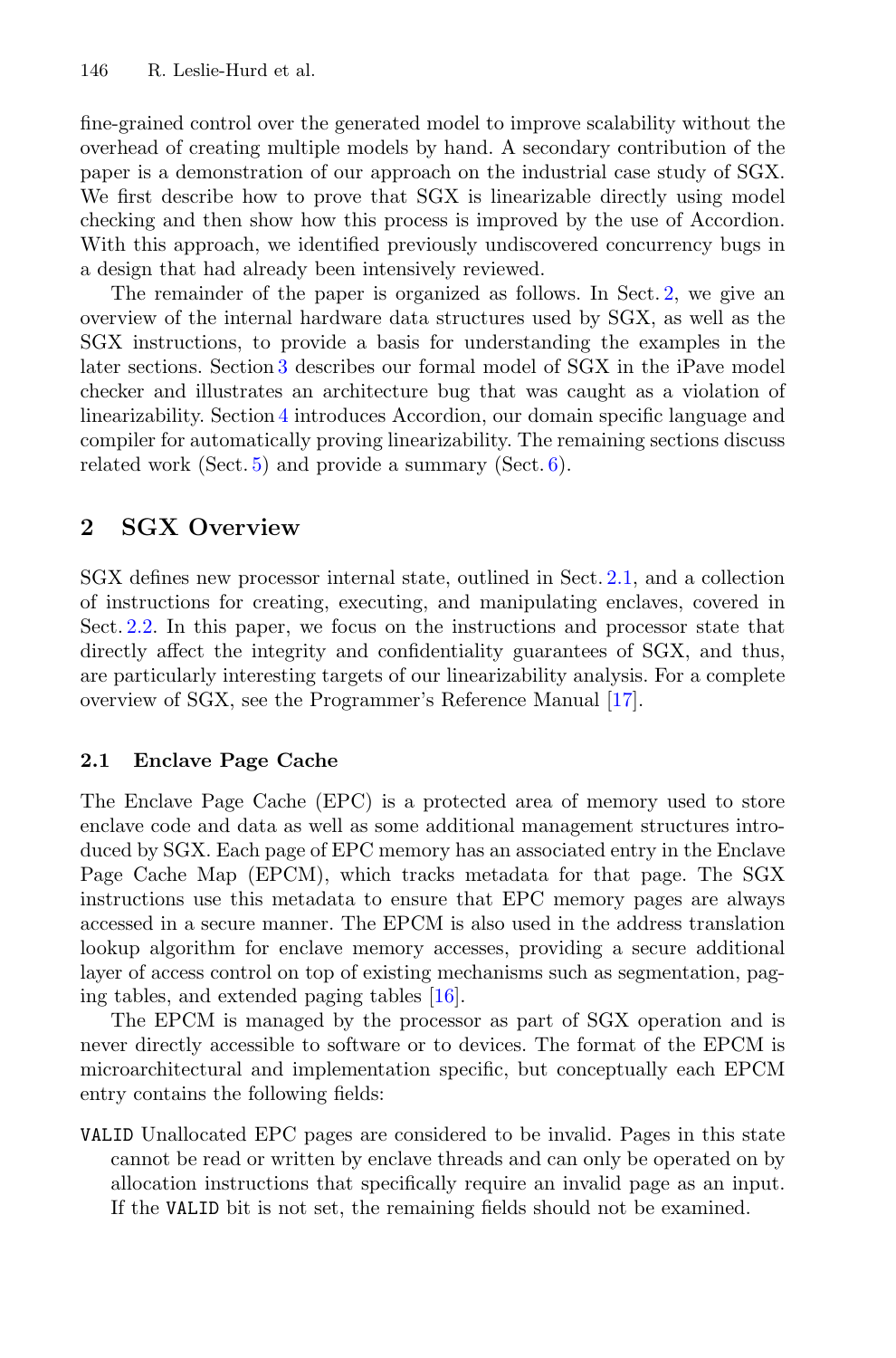- OWNER An enclave instance is identified by its enclave control structure, which is a special kind of EPC page called an SECS. Each EPC page is associated with a single enclave instance. We track membership in an enclave instance through the OWNER field in the EPCM, which points to the SECS page of the enclave to which the page belongs.
- PAGETYPE The PAGETYPE field describes the kind of data that is stored in the EPC page. In this paper we discuss four types of enclave page contents: regular enclave code or data (REG), thread control structures (TCS), enclave control structures (SECS), and data that has been deallocated but not yet reclaimed (TRIM).
- LINADDR Enclave pages are accessible through a single linear address that is fixed at allocation time. SGX ensures that all accesses to an EPC page are through the appropriate linear address by comparing the address of the access to the stored LINADDR value.
- RWX EPC page permissions may be set independently from page table and extended page table permissions, resulting in the minimal common access rights. The RWX bits of the EPCM track these supplementary permissions.
- PENDING When an EPC page is dynamically added to a running enclave, the enclave code approves the addition of the new page as a protection mechanism against malicious or buggy systems software (see Sect. [2.2\)](#page-4-0). During this intermediate period when the page has been allocated but not approved, the PENDING bit is set to prevent enclave code from accessing the page.
- MODIFIED When the EPCM attributes of a page are dynamically modified by systems software, such as the PAGETYPE, the enclave code acknowledges the change using a process similar to dynamic EPC page allocation. In this case, the MODIFIED bit is set to prevent enclave code from accessing the page.

See Sect. [2.2](#page-3-0) for a description of how these fields are manipulated by the enclave instructions.

Figure [1](#page-4-1) illustrates how the EPCM enforces security on enclave page accesses, even in the presence of incorrect OS behavior. In this example, the OS has incorrectly mapped a page belonging to enclave *B* to enclave *A*, but any attempt by *A* to access the page will be prevented by the SGX hardware due to the mismatch in the EPCM OWNER field.

#### <span id="page-3-0"></span>**2.2 Instructions**

A summary of the SGX instructions is shown in Table [1.](#page-5-1) The remainder of this section will examine the behavior and usage of each instruction in more detail.

**Enclave Creation.** The enclave creation process begins with ECREATE, a supervisor instruction that allocates an enclave control structure from a free EPC page. As part of invoking the instruction, systems software selects the desired location in the EPC for the enclave control structure and a linear address range that will be associated with the enclave. A successful call to ECREATE sets the VALID bit for the page, sets the OWNER pointer to itself, sets the PAGETYPE to SECS, and the EPCM RWX bits to zero.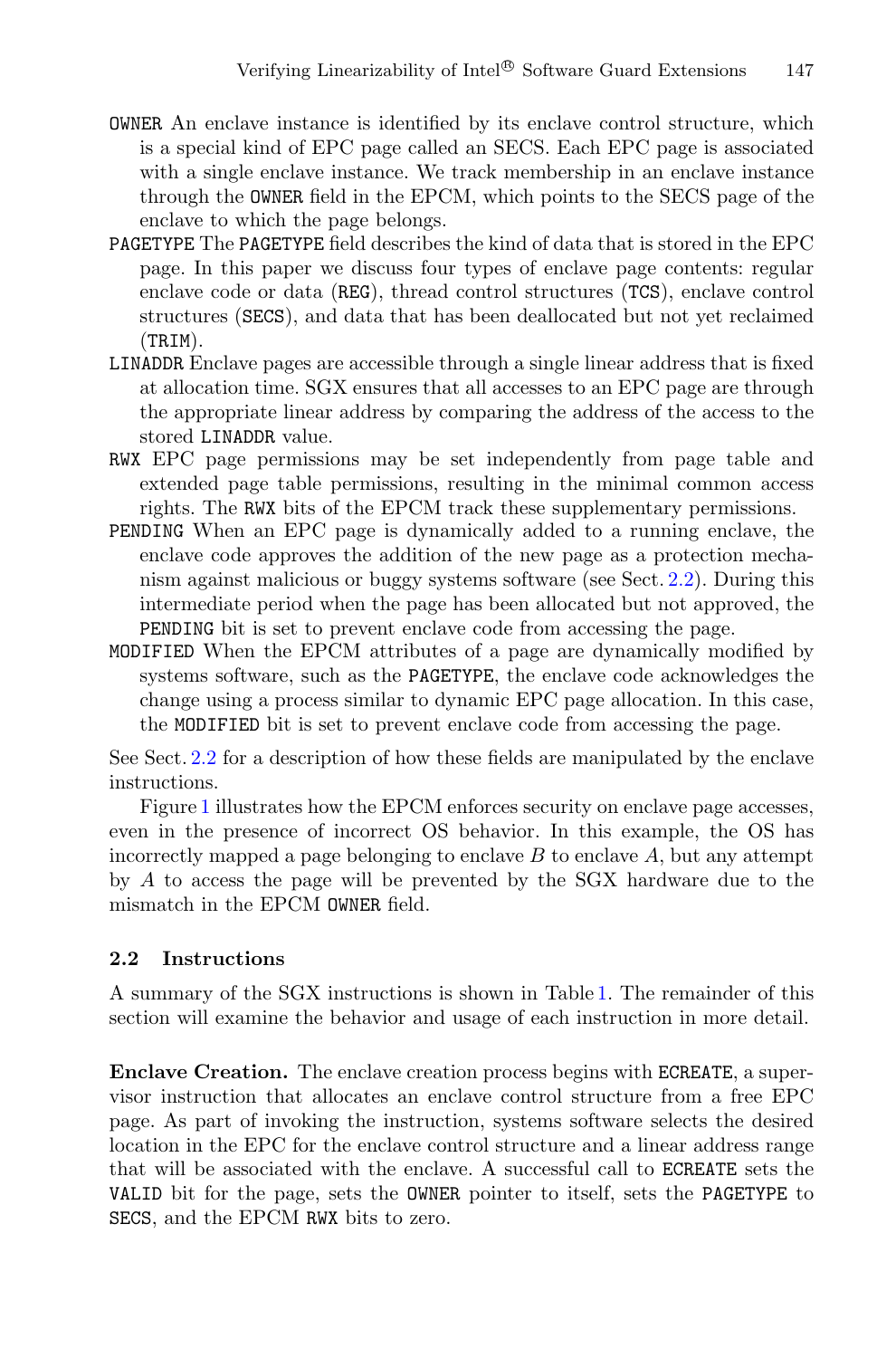

<span id="page-4-1"></span>**Fig. 1.** Security protection in SGX. Systems software controls enclave memory with traditional structures like page tables, but cannot override the SGX security guarantees. Here, the OS maps enclave A's virtual address A2 to physical page X, which belongs to enclave B. Before allowing a memory access to X, the hardware checks the OWNER field, issuing a fault if the access does not come from enclave B. Here, this check prevents an unsecure access to X through the illegal mapping A2.

**Enclave Initialization and Teardown.** Once the SECS has been created, the enclave is initialized by copying data from normal memory pages into the EPC using EADD. A successful call to EADD sets the VALID bit for the page, associates the page with the specified enclave and sets the OWNER pointer to the appropriate SECS, sets the PAGETYPE to the specified type, and initializes the RWX bits. To destroy an enclave, system software deallocates all of its pages using EREMOVE.

**Entering and Exiting an Enclave.** SGX supports a standard call and return execution pattern through the instructions EENTER and EEXIT. The EENTER instruction puts the processor in a new enclave execution mode whereas EEXIT exits enclave mode and clears any enclave register state.

<span id="page-4-0"></span>**Dynamic Memory Management.** Once an enclave is running, dynamic changes to its memory are performed as a collaborative effort between systems software and the enclave. The OS may allocate a new page (EAUG), deallocate a page or convert a REG page into a TCS (EMODT), and restrict the EPCM permissions available to the enclave (EMODPR). Without checks in place within the enclave, this could provide a vector for systems software to corrupt enclave data. To address this concern, we introduce the enclave-mode instruction EACCEPT, which an enclave executes to approve a change that was made by the OS. A successful call to EACCEPT finalizes the change by clearing the PENDING and MODIFIED bits. We also enable the enclave to perform dynamic changes itself where possible to reduce the number of enclave/kernel transitions. SGX currently supports enclave-mode permission extension (EMODPE) and a variant of EACCEPT that supports initialization of a newly allocated page (EACCEPTCOPY).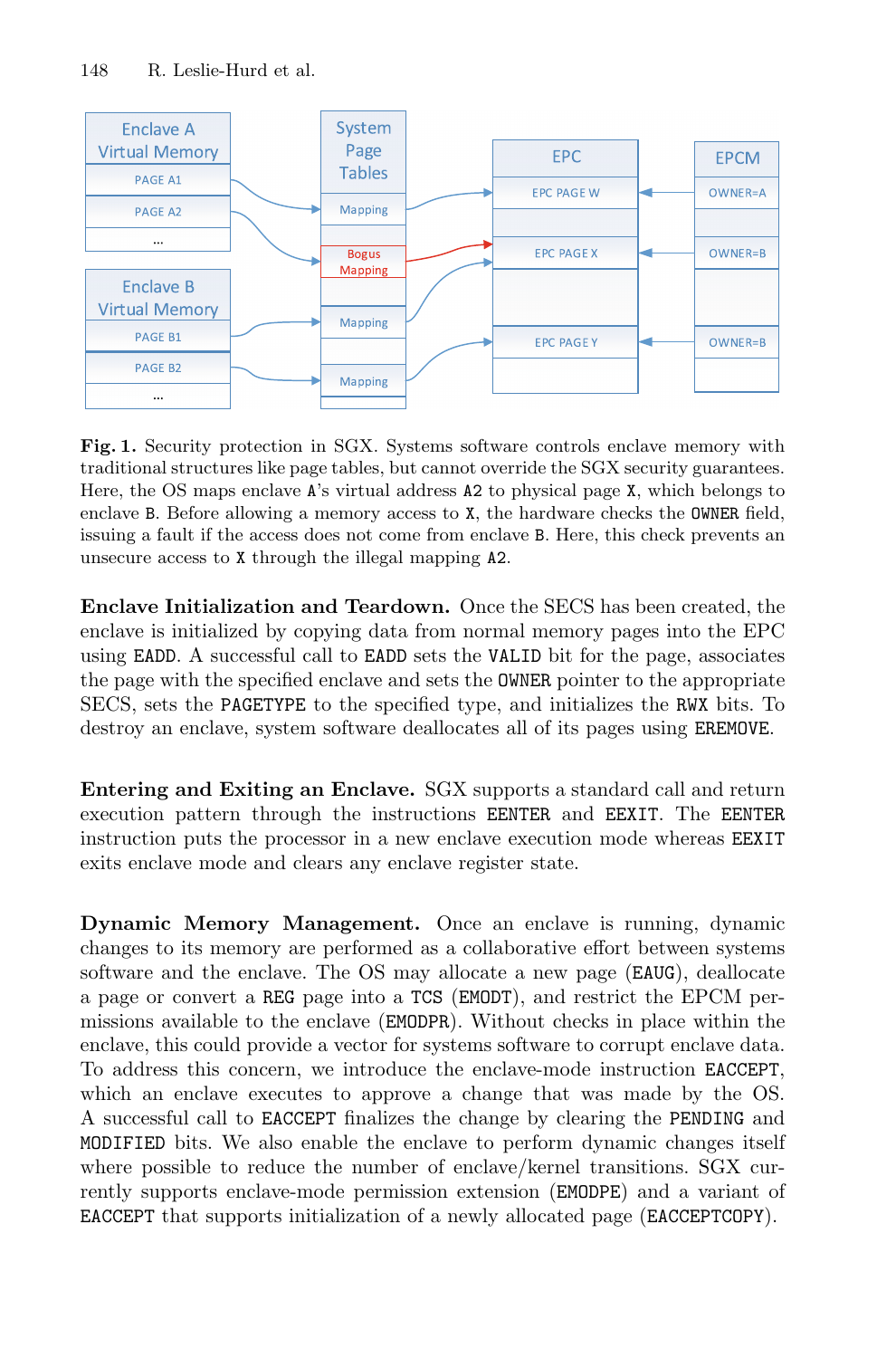<span id="page-5-1"></span>

|  | <b>Table 1.</b> Summary of the SGX instruction set. The table describes the instruction |  |  |  |  |  |  |  |
|--|-----------------------------------------------------------------------------------------|--|--|--|--|--|--|--|
|  | name, the processor mode from which the instruction should be called (supervisor,       |  |  |  |  |  |  |  |
|  | user, or enclave mode), and the usage of the instruction.                               |  |  |  |  |  |  |  |

| Name               | Mode       | Description                                         |
|--------------------|------------|-----------------------------------------------------|
| <b>EACCEPT</b>     | enclave    | Approve a dynamic memory change                     |
| <b>EACCEPTCOPY</b> | enclave    | Approve and initialize a dynamically allocated page |
| <b>EAUG</b>        | supervisor | Dynamically allocate a REG page                     |
| <b>EADD</b>        | supervisor | Allocate a REG or TCS page                          |
| <b>ECREATE</b>     | supervisor | Allocate SECS page and initialize control structure |
| <b>EENTER</b>      | user       | Call an enclave function                            |
| <b>EEXIT</b>       | enclave    | Return from enclave execution                       |
| <b>EMODPE</b>      | enclave    | Extend the EPCM permissions of a page               |
| <b>EMODPR</b>      | supervisor | Restrict the EPCM permissions of a page             |
| <b>EMODT</b>       | supervisor | Change the type of a page                           |
| <b>EREMOVE</b>     | supervisor | Deallocate an enclave page                          |

### <span id="page-5-0"></span>**3 Proving SGX Is Linearizable in iPave**

We encode linearizability as a model checking problem by inserting an assertion at the linearization point of each instruction. The assertion compares the current state of the EPCM (reached by some concurrent execution) with the known value that the EPCM would hold in a sequential execution. Any mismatch between the expected state and the actual state is caught by the model checker, and indicates that the instruction has observed an update by a concurrently executing instruction (that is, the instruction is not linearizable at that point). The linearization points are easy to identify in SGX because the instruction definitions all follow a similar pattern:

- 1. Pre-checking of parameters
- 2. Lock acquisition(s)
- 3. EPCM and other state checks
- 4. EPCM and other state updates
- 5. Lock release(s)

There is occasionally overlap between these steps, but it is always the case that a write is the last access to the EPCM and that this is a location where a correct SGX instruction implementation will have a linearization point.

We determine the appropriate linearization assertion on a per instruction basis by examining the EPCM state on which the instruction depends. We will see examples of this in the coming sections. In general, any EPCM value read by the instruction should not change between the time of the read and linearization point. The value of any EPCM field written by the instruction should not change between the time of the write and the linearization point. In some cases, tracking the value that was written requires the use of logic variables to remember intermediate values of the state.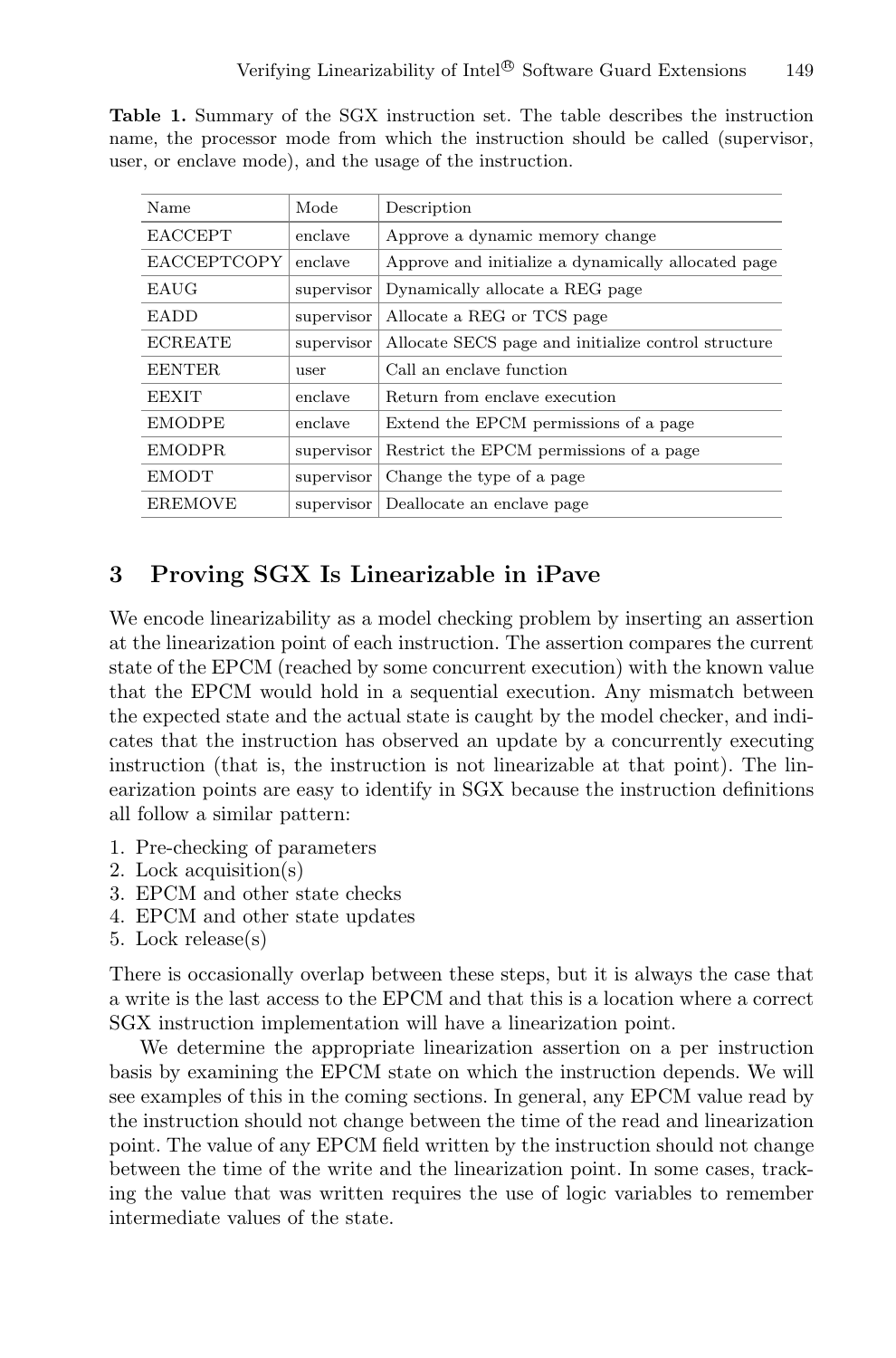#### **3.1 Model Overview**

We construct our formal model of SGX in iPave [\[10\]](#page-15-7), a graphical specification language and SMT-based bounded model checker built on top of Boolector [\[4\]](#page-15-8). Similar to other modeling languages, an iPave model is specified as a finite state machine with guarded transitions between states. An example instruction specification in iPave is shown in Fig. [2.](#page-6-0) We can see that the EMODPE instruction shown in the figure follows the standard pattern, performing pre-checks on the EPCM to see if the running enclave may access the target page, acquiring a lock to synchronize accesses to the EPCM, checking that the state of the page is appropriate for the operation, and finally updating the RWX bits of the page.



<span id="page-6-0"></span>**Fig. 2.** Simplified EMODPE instruction specification in iPave. The model begins execution in the EMODPE START state in the upper left-hand corner of the diagram. Circles represent start or end states, rounded boxes represent intermediate states in the model's execution, and arrows represent transitions. Arrows may be labeled with guards and actions of the form guard; action<sub>1</sub>; ...; action<sub>n</sub>;, which will only be executed if the guard is true. Either the guard or the action sequence may be empty; here the empty action sequence is represented by the effectless nop. Linearization checks and logic variable assignments are shown in bold.

The primary purpose of the iPave model is to verify that the SGX accesses to the EPCM are linearizable. To keep the problem tractable, the content of the model includes the minimum state necessary to describe the interaction between the instructions and the EPCM. The modeled state includes: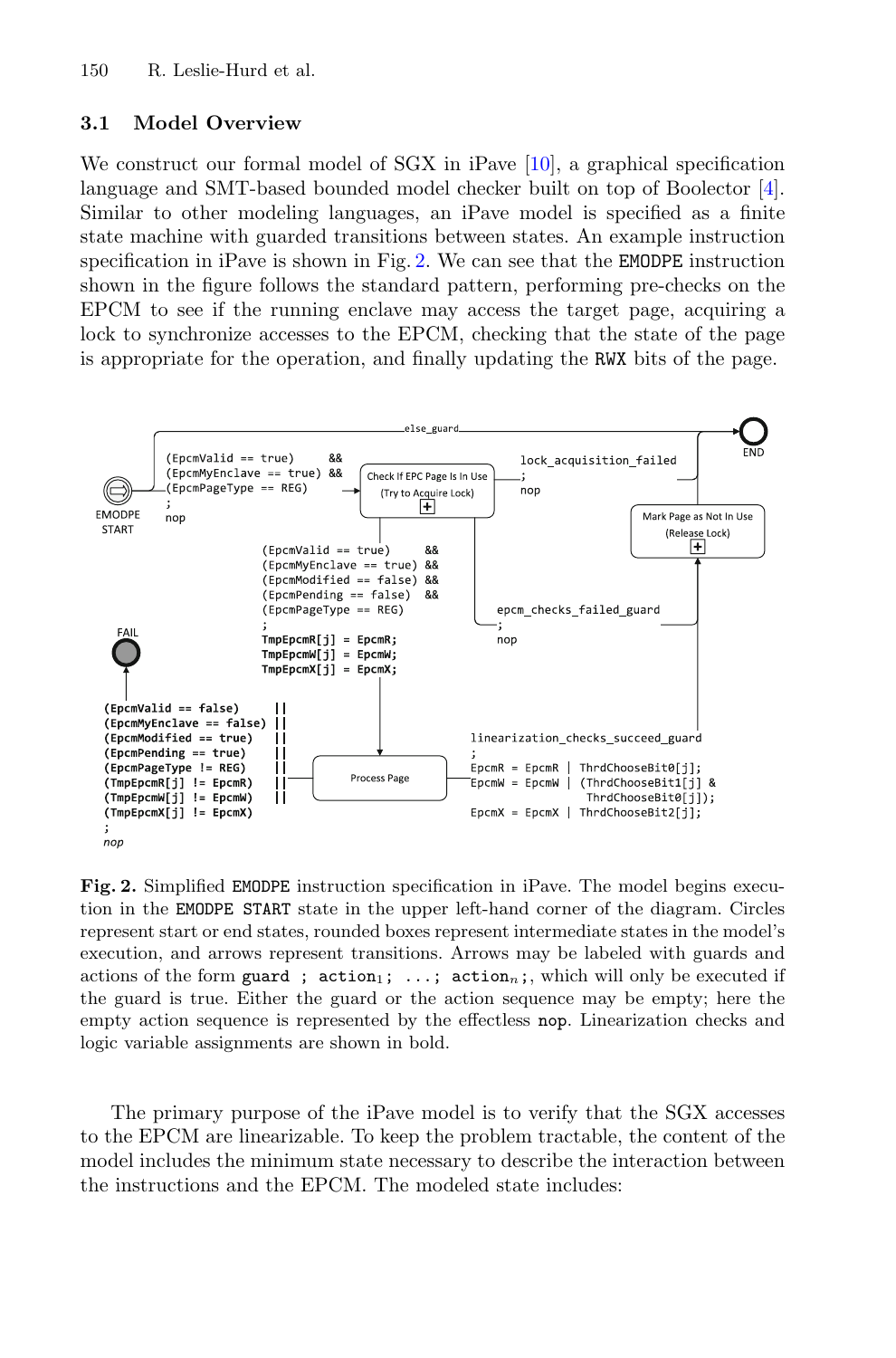- A single concrete EPCM entry and its fields (see Sect. [2.1\)](#page-2-1).
- An abstract representation of "the other" EPCM entries on the machine. Accesses to EPCM entries by SGX instructions are symmetric, so we employ this abstraction for improved performance.
- A single concrete enclave. Threads may enter this enclave and execute instructions on pages that belong to this enclave.
- An abstract representation of "the other" SGX enclaves.
- An array of logical processor states, which includes per hardware-thread data such as whether the processor is executing in enclave mode (and thus, allowed to access EPC pages) and other microarchitectural state.
- Metadata used to track model parameters and write assertions.

To improve the performance of the model checker, we initialize the state to an arbitrary reachable configuration, rather than a zeroed initial state. Though not all reachable states are known a priori, there is an easily calculable subset of the reachable states that can be used for initialization. In our experience, this significantly reduces the steps required to find interesting bugs. All of the SGX instructions described in Sect. [2.2](#page-3-0) are modeled, as well as other relevant events such as memory accesses by enclave and non-enclave code.

#### **3.2 Linearizability Assertions**

We add linearizability checks to our iPave model according to the algorithm described at the beginning of the section, but optimize the insertion of the linearization point to reduce the number of possible interleavings. Our optimization is sound, but makes assumptions about the other instructions, making the approach less ideal than the general algorithm that we implement in Accordion. Examining Fig. [2,](#page-6-0) we see that the linearization checks are performed immediately before the state update to the RWX bits, avoiding the need to introduce an additional state after the RWX assignment. Immediately before the linearization point, we save the value of the RWX bits into logic variables. The intermediate state Process Page serves as a preemption point where other instructions could access the EPCM, after which we insert the linearization checks. In the case of EMODPE, the page must be valid, not pending, not modified, have the REG type, and belong to the currently running enclave. Furthermore, the values contained in the EPCM RWX bits should match the values saved in the logic variables. No other aspects of the state are accessed by the instruction, and thus no other fields need to be checked by our assertion.

#### <span id="page-7-0"></span>**3.3 Results**

Our linearizability model in iPave uncovered architectural concurrency bugs that had not been discovered by manual inspection or testing, despite intensive review. We were also able to confirm a number of previously discovered bugs and increase overall confidence in the architecture design. Formal verification using iPave has been integrated into the SGX development and validation flow, where such methods were not previously common practice.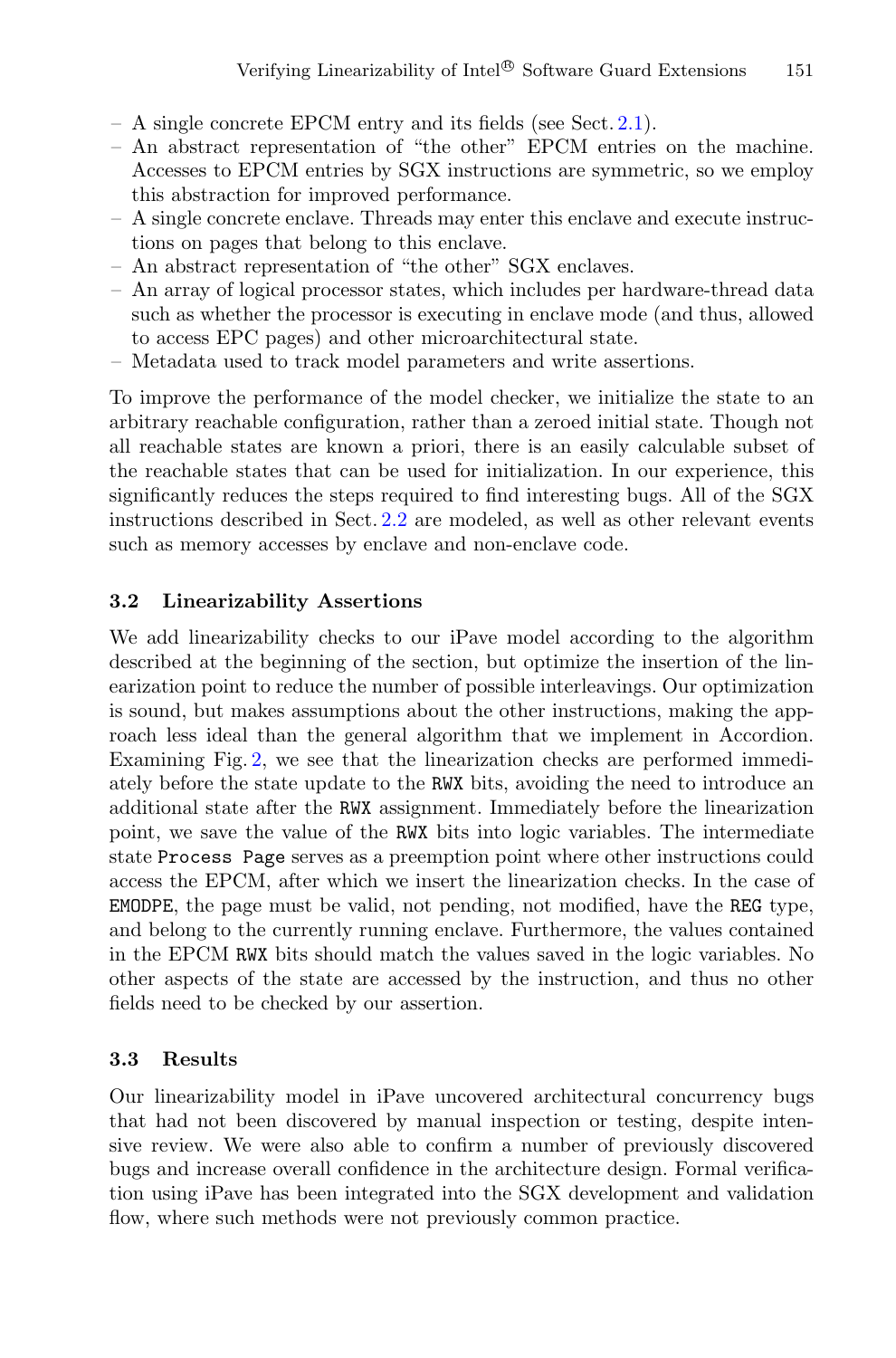As an example of the kind of race that this methodology can detect, consider again the EMODPE example from Fig. [2.](#page-6-0) In that example, the PAGETYPE and OWNER of the page being modified by the instruction are checked twice: once before the EPC page lock is taken and once afterward. In an earlier version of the instruction definition, shown in Fig. [3,](#page-8-1) the OWNER is only checked before the lock acquisition and the PAGETYPE is only checked afterward. Due to an interaction with the EREMOVE instruction that is possible when a page has the type TRIM, this design allowed EMODPE to change the permissions of a page that did not belong to the running enclave, a clear violation of the SGX security guarantees. Though the bug might seem straightforward, it depends on a particular interleaving that is not easily triggered through testing.

```
(* Check security attributes of the EPC page *)<br>IF ((EPCM(DS:RCX).VALID = 0) or (EPCM(DS:RCX).OWNER != CR_ACTIVE_SECS))
   Then #PF(DS:RCX); FI;
(* Check the EPC page for concurrency *)IF (EPC page in use by another SGX2 instruction) Then \#GP(0); FI;
(* Re-check security attributes of the EPC page *)IF ((EPCM(DS:RCX). PENDING != 0) or (EPCM(DS:RCX). MODIFIED != 0) or
     (EPCM(DS:RCX) . PAGETYPE != REG) or (EPCM(DS:RCX) . LINADDR != DS:RCX))Then #PF(DS:RCX); FI;
    T_{\rm eff}(D); Fig. , T_{\rm eff}(D); T_{\rm eff}(D); T_{\rm eff}(D)
```
**Fig. 3.** Original EMODPE specification excerpt (Simplified)

<span id="page-8-1"></span>The race condition found using iPave is shown in Table [2.](#page-9-0) The initial state for the model is that the concrete EPCM page belongs to the running enclave and is valid, not pending, not modified, and of the TRIM type. Examination of the race case revealed the root cause: the EPCM constraints in EMODPE were not sufficient to prevent the page from being removed during the instruction, nor was the removal detected as a failure mode of the instruction. The additional checks in the model shown in Fig. [2](#page-6-0) prevent this race.

## <span id="page-8-0"></span>**4 Automating the Process with Accordion**

The iPave model was sufficient to demonstrate linearizability for a reasonably concrete model of SGX, but the modeling language and toolchain did not provide us with all of the features that we would like for our architecture explorations. We found that the graphical nature of the input language created a heavy translation burden from the original SGX specification. The translation process was a frequent source of modeling errors, and the disconnect between the specification and modeling language made it difficult for the architects to understand and evaluate the accuracy of the model. A further source of difficulty was the lack of abstraction mechanisms, such as functions, in the language. As a result, it was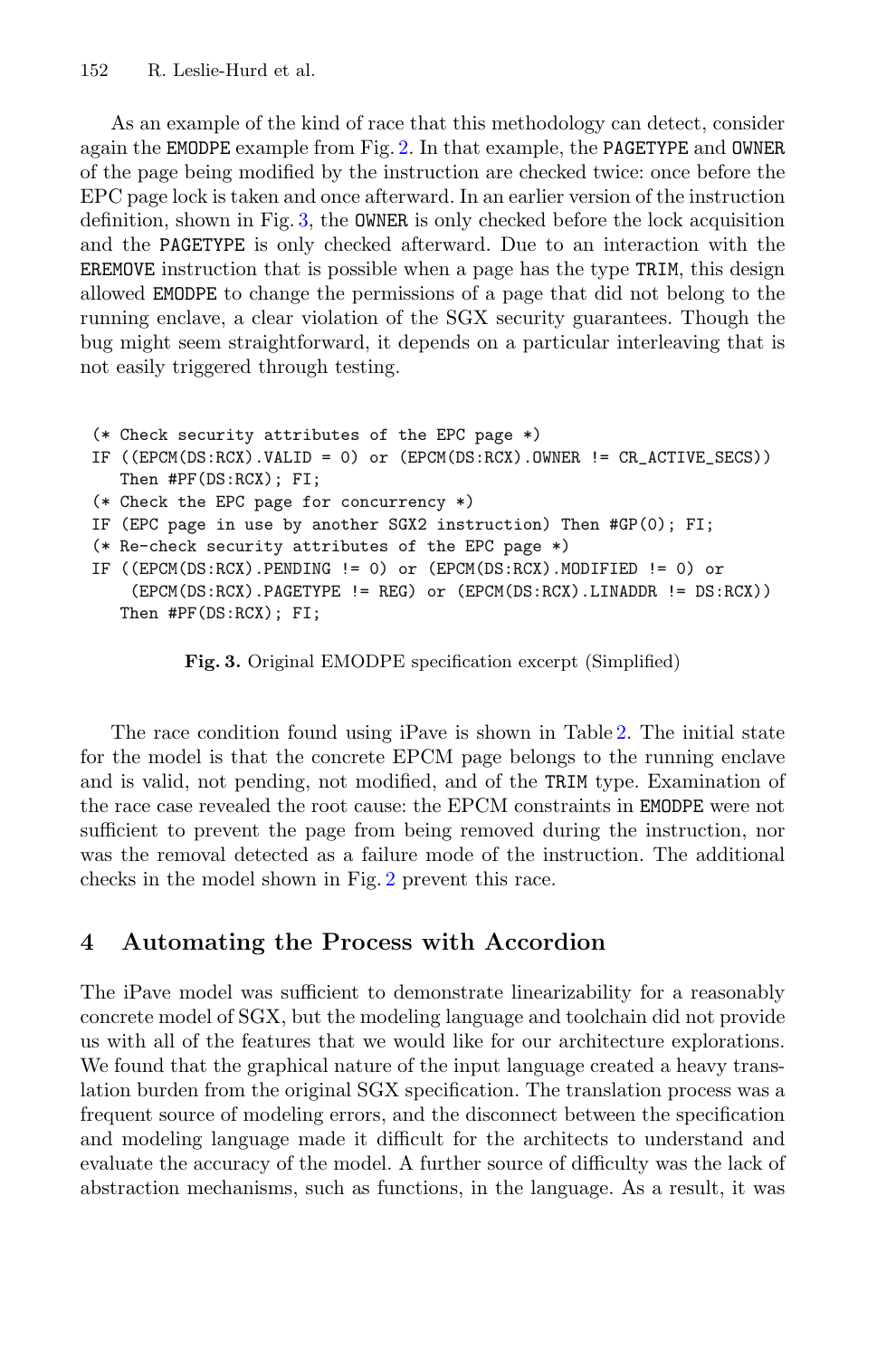| Step                        | Logical processor X                 | Logical processor Y                                                                      |
|-----------------------------|-------------------------------------|------------------------------------------------------------------------------------------|
| -1                          | Start EMODPE                        |                                                                                          |
| $\mathcal{D}_{\mathcal{L}}$ | Check VALID and OWNER fields        |                                                                                          |
| 3                           |                                     | <b>Start EREMOVE</b>                                                                     |
| $\overline{4}$              |                                     | Check PAGETYPE and MODIFIED fields                                                       |
| $\overline{5}$              |                                     | Remove page; set VALID=0                                                                 |
| 6                           |                                     | End EREMOVE                                                                              |
| $\overline{7}$              |                                     | Allocate page to another enclave with<br>VALID=1, MODIFIED=0, PENDING=0,<br>PAGETYPE=REG |
| 8                           | Acquire exclusive access to page    |                                                                                          |
| 9                           | Perform post-lock EPCM checks       |                                                                                          |
| 10                          | Continue on another enclave's page! |                                                                                          |

<span id="page-9-0"></span>**Table 2.** EMODPE race example

not easy to experiment with different SGX configurations (number of simultaneously running threads, number of memory pages, instructions to include in the verification run), and modifications required extensive manual effort.

To address the gaps in iPave for our usage, we designed and implemented Accordion, a domain specific language and compiler for proving linearizability. We focused on the following goals in the design of the language:

- **Mirror Existing Design Specification Language.** Instruction set extensions are typically specified in a semi-formal notation that is not machine checkable. The Accordion language should match this syntax as closely as possible so that architects can comprehend the models easily, while also providing a machine checkable format with a defined semantics. The ultimate goal is that Accordion will supplant the informal specification language for SGX.
- **Support Rapid Prototyping.** Design changes are frequent as a feature is extended and optimized. Bugs must be found as early in the design process as possible for verification to be worthwhile. Synchronization behavior is a particular source of experimentation, so the language should support a variety of locking primitives and should make varying the size and location of atomic blocks simple for the designer.
- **Enable Designers to Leverage a Variety of Analysis Tools.** No tool consistently yields superior results. A single source avoids translation errors and provides significant time savings.
- **Support Experimentation within a Particular Analysis Tool.** Model checkers and other verification tools can be sensitive to the size of the input problem. When analyzing a particular design, the validator needs to experiment with the configuration of the model to produce results in a timely fashion.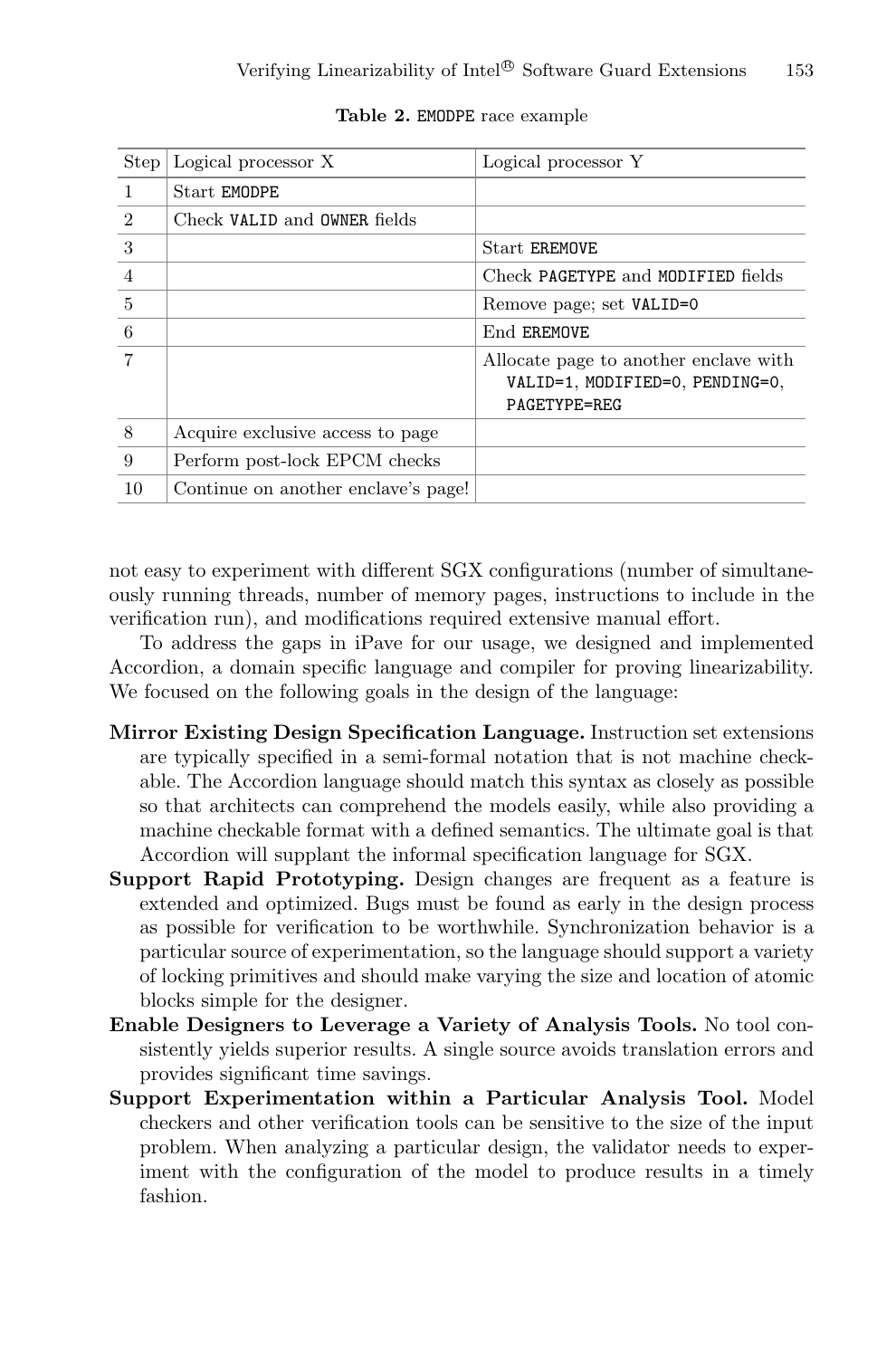- **Automate Linearizability Analysis.** Calculate the linearization points and generate linearizability assertions automatically in the compiler.
- **Facilitate Experimentation with Different Interleaving Semantics.** In our experience, full interleaving semantics does not scale to models of the complete SGX architecture. To gain traction in our analysis, we would like to evaluate a collection of models with a variety of interleaving semantics, for example, analyzing atomic versions of enclave initialization instructions with fully interleaved versions of the dynamic memory management instructions.

In the remainder of this section, we will show how Accordion meets these goals by providing an overview of the language syntax, describing the compiler implementation in Haskell [\[18](#page-15-9)], and sketching the algorithm for automatically calculating linearization points and linearizability checks.

#### **4.1 Language Syntax**

The Accordion language supports a basic set of types including physical addresses, Boolean values, and unsigned integers. SGX data structures like the EPCM are built into the language as well, but ultimately we would like to introduce userdefined data structures to maximize extensibility to future hardware features. The expression language contains constants, variables, standard Boolean and arithmetic operations, structure accesses (for reading SGX data structures), and an address validation operation that performs SGX-specific checks on a physical address, such as membership in the EPC. The statement language includes variable assignments, conditionals, assertions, mutex and reader/writer lock acquire and release operations, abort statements, structure updates (for writing to SGX data structures), and atomic blocks (used to override the default grouping of statements into rules in the compiler; see Sect. [4.2\)](#page-11-0).

Figure [4](#page-11-1) shows the code for the EMODPE instruction in Accordion syntax and is analogous to the iPave specification shown in Fig. [2.](#page-6-0) As we will see in the next section, Accordion is implemented as an embedded domain specific language in Haskell, so aspects of the Haskell syntax are mixed with the Accordion syntax in the example. The instruction specification is written as a function with four arguments, only three of which are used by EMODPE. The argument cr active secs is a pointer to the enclave that is currently running, rcx contains the physical address of the EPC page to be modified, and rbx contains a data structure called a secinfo that specifies the desired permissions for the target EPC page. In hardware, and in the model produced by the Accordion compiler, these instruction parameters are provided implicitly as part of the system state.

Those familiar with Haskell will notice that the code is written in a monad using do-notation, but it is not essential to understand this mechanism in order to comprehend the code. The instruction content begins on Line 3 with a check that the target EPC page is accessible (valid, regular, and owned by the currently running enclave). If the check fails, execution will abort with page fault semantics  $(\text{HPF})$ . If the check succeeds, the instruction will continue with the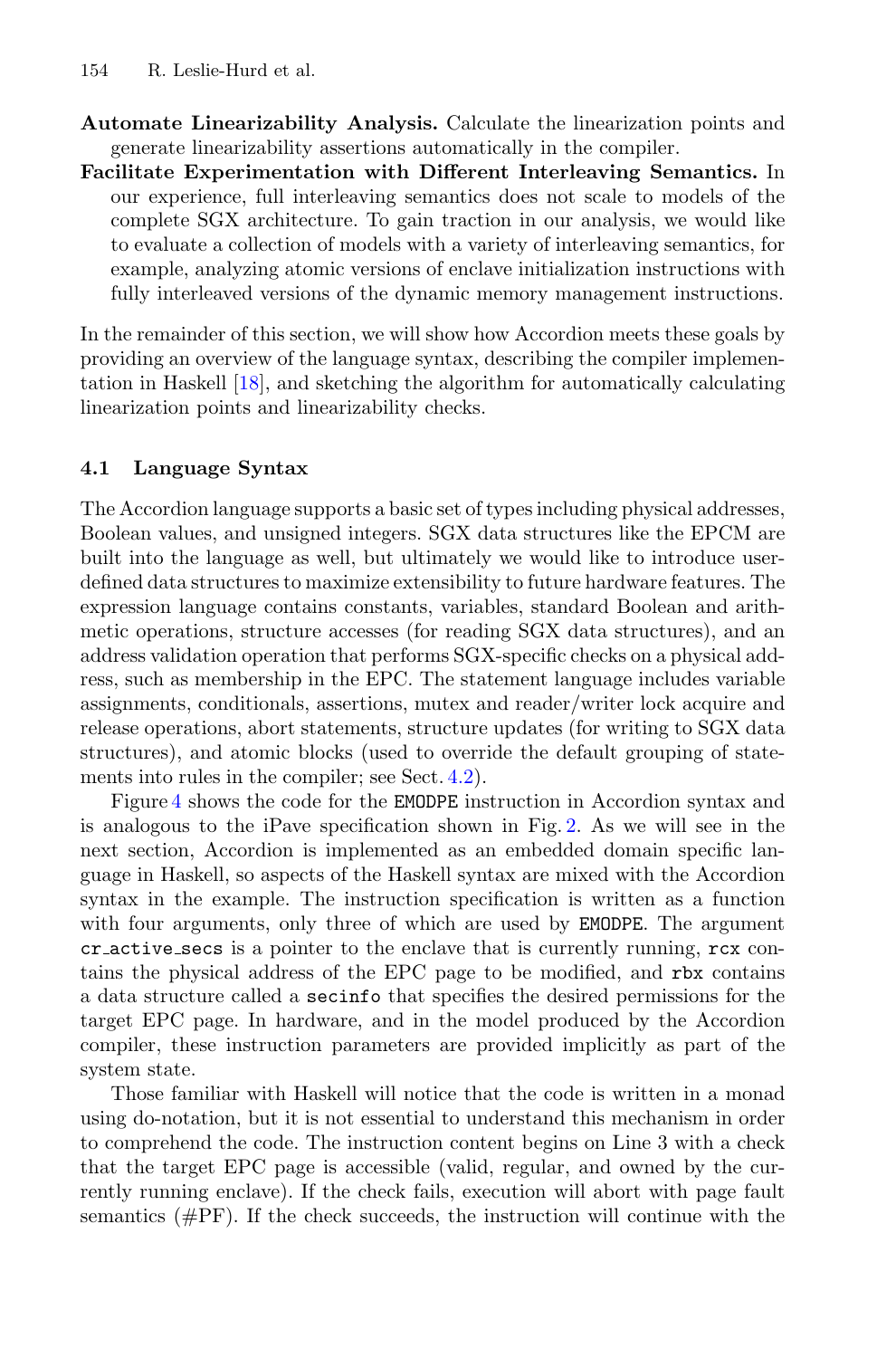```
1 emodpe :: SGXInstruction
 2 emodpe cr_active_secs rbx rcx = do\begin{array}{ll} 3 & \text{if t} & ((!) ((\text{epcm} \text{ rcx}). \text{valid}) ) \mid \\ 4 & (\text{epcm} \text{ rcx}). \text{nagetvpe} != \text{R} \end{array}4 ( epcm rcx). pagetype != REG ||<br>5 ( epcm rcx). owner != cr_active
                   (\text{e}_{\text{perm}} \text{rcx}). owner != \text{cr}_\text{active}_\text{secs} (\text{do})6 (\#)PF rcx)
 7 (epcm rcx ) . mutex . ac qui re ( ) (do
 8 (\#){\rm GP} \; 09 ift ((!) (epcm rcx). valid )| (epcm rcx). pt != REG ||<br>10 (epcm rcx). pending || (epcm rcx). modified ||10 ( epcm rcx ) . pending | | ( epcm rcx ) . modified | |<br>11 ( epcm rcx ) . owner != cr active secs ) ( atomic
                   (\text{epcm} \text{rcx}). owner != \text{cr}_\text{a} \text{ctive}_\text{secs} (atomic \text{\$} \text{do})
12 ( epcm rcx ) . mutex . r e lease ( )
13 (\#)PF rcx)
14 ( epcm rcx ). r =: ( epcm rcx ). r || ( secinfo rbx ). r 15 ( epcm rcx ). w =: ( epcm rcx ). w || ( secinfo rbx ). w
15 ( epcm rcx ).w =: ( epcm rcx ).w || ( secinfo rbx ).w \log_2 \left( \frac{1}{\sqrt{c}} \right) ( epcm rcx ).x =: ( epcm rcx ).x || ( secinfo rbx ).x
16 ( epcm rcx ). x =: ( epcm rcx ). x | | ( secinfo rbx ). x 17 ( encm rcx ), mutes, relcase ( )
         (epcm rcx ). mutex. r e l e a s e ()18 end_of_flow
```
<span id="page-11-1"></span>**Fig. 4.** Simplified EMODPE specification in accordion.

next statement at the leftmost level of indentation (Line 7). The rest of the code follows a similar pattern of execution. Except for the occurrences of do, \$, and some case mismatches, the syntax shown here is very close to the informal specification language used by the SGX architects.

#### <span id="page-11-0"></span>**4.2 Compiler Implementation**

We implemented Accordion as an embedded domain specific language (DSL) in Haskell [\[11](#page-15-10)]. When writing an embedded DSL, the language designer encodes the abstract syntax tree of the new language directly in the host language, allowing the designer to take advantage of the parser and type system of the host language in their DSL. This allowed us to get a version of Accordion running much faster than would have been possible with a standalone DSL. The disadvantage to using an embedded DSL is that there are certain syntactic aspects of the host language that cannot be overridden. For example, we cannot use the same symbol for assignment in Accordion as in the SGX specification, :=, because of the special treatment of colon in Haskell.

**Model Generation.** Our compiler supports two back-ends: one for generating Murphi syntax—which is compatible with the explicit state model checker CMurphi [\[7\]](#page-15-11) and its distributed counterpart PReach [\[3\]](#page-15-12)—and one for generating input to the symbolic bounded model checker SAL [\[2\]](#page-15-13). We found that running SAL with a relatively low bound performed well on many of our examples and was useful for finding early modeling bugs. PReach was slow to run but for small enough models (with either an abstract definition of the SGX instructions or a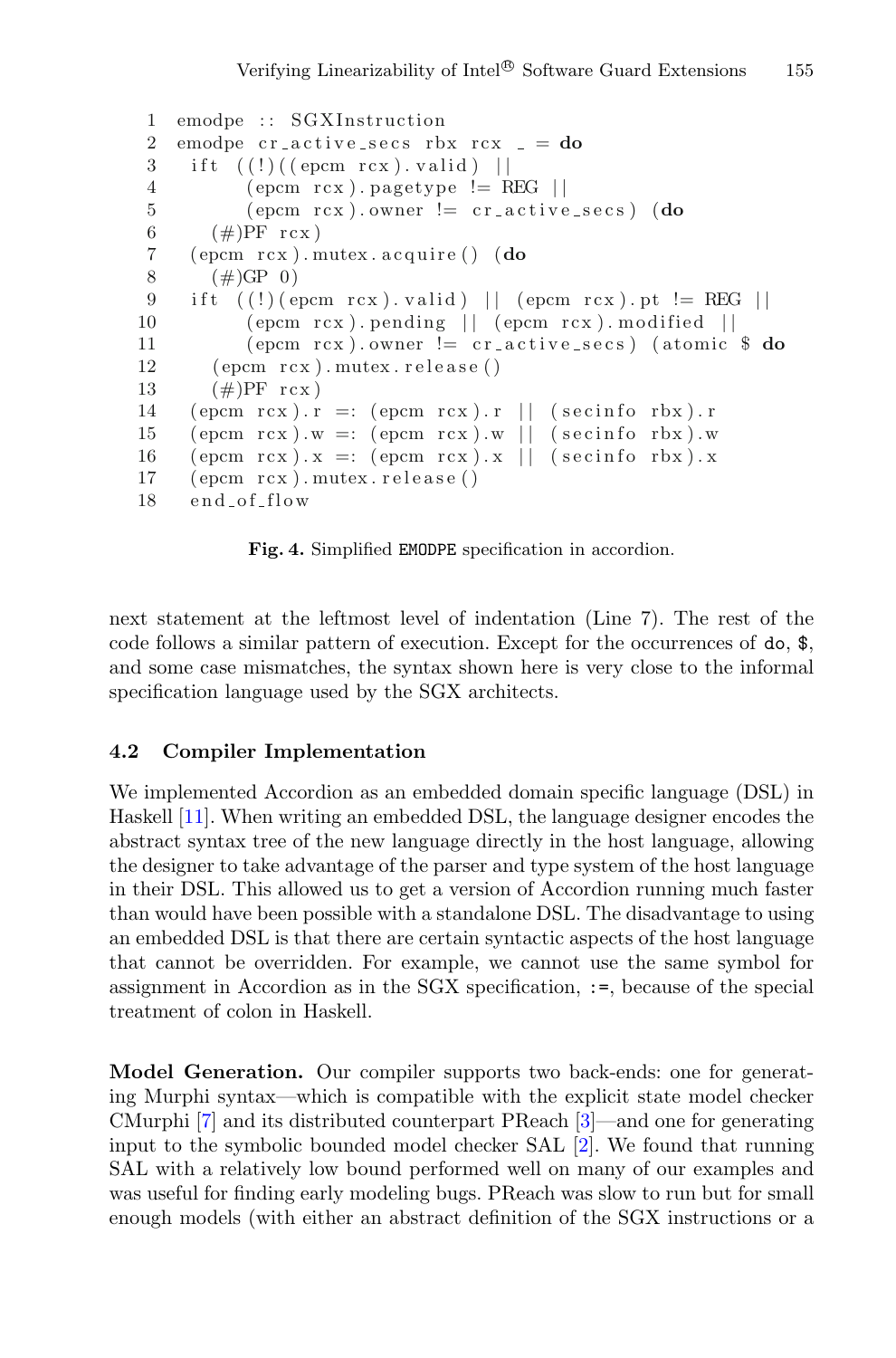model that does not include the full instruction set) was able to give us a full proof of linearizability.

The full SGX architecture without any simplifying abstractions is too large to be fully verified, which is why it is so important for the compiler to provide support for generating models with a variety of configurations. We provide control over the number of threads, the number of memory pages, and the set of instructions to include in the generated model with compile time flags. Interleaving semantics are also specified at compile time on a per instruction basis. By default, every statement in an Accordion program becomes a rule in the resulting model. Sometimes, we are interested in evaluating the concurrent interaction between two or three instructions at this level, but are not interested in analyzing the initialization instructions that are necessary to drive the model into an interesting state. In those cases, we would compile the specification with full interleaving semantics for the instructions of interest but with atomic semantics, where the entire instruction becomes a single model transition, for the rest. The DSL also provides an atomic primitive for concurrency control between these extremes. Figure  $4$  shows an example of this primitive on Line 11, which will cause the lock release statement on Line 12 and the abort statement on Line 13 to compile to a single model checker rule.

**Linearizability Inference.** As discussed in Sect. [3,](#page-5-0) the SGX instruction definitions follow a common pattern that makes the location of the linearization point clear from a cursory inspection. In fact, this pattern is predictable enough that it can be computed, along with the precise set of checks that must be satisfied in order for the instruction to be linearizable.

Calculating the linearization point is relatively straightforward. We perform a backward walk through the control flow graph of the instruction, skipping past any abort statements (end of flow or a fault) or lock releases, until an SGX state update is found. We insert the linearization point here, after the final state update that the instruction performs. In our EMODPE example from Fig. [4,](#page-11-1) the linearization point would be placed in between Lines 16 and 17.

Once the linearization point has been identified, the compiler computes the assertion that should be placed there in the generated code. For this analysis, the compiler performs a forward walk over the control flow graph of the instruction, accumulating assumptions based on the portions of the SGX state that the instruction reads or writes. In Line 3 of EMODPE, for example, the instruction checks that the VALID bit is set, that the PAGETYPE is REG, and that the OWNER of the page matches the running enclave. This will generate an assertion that checks for that scenario at the linearization point. If another thread has modified the VALID bit, PAGETYPE, or OWNER of the page in the mean time, the assertion will fail. The full linearization assertion for **EMODPE** is: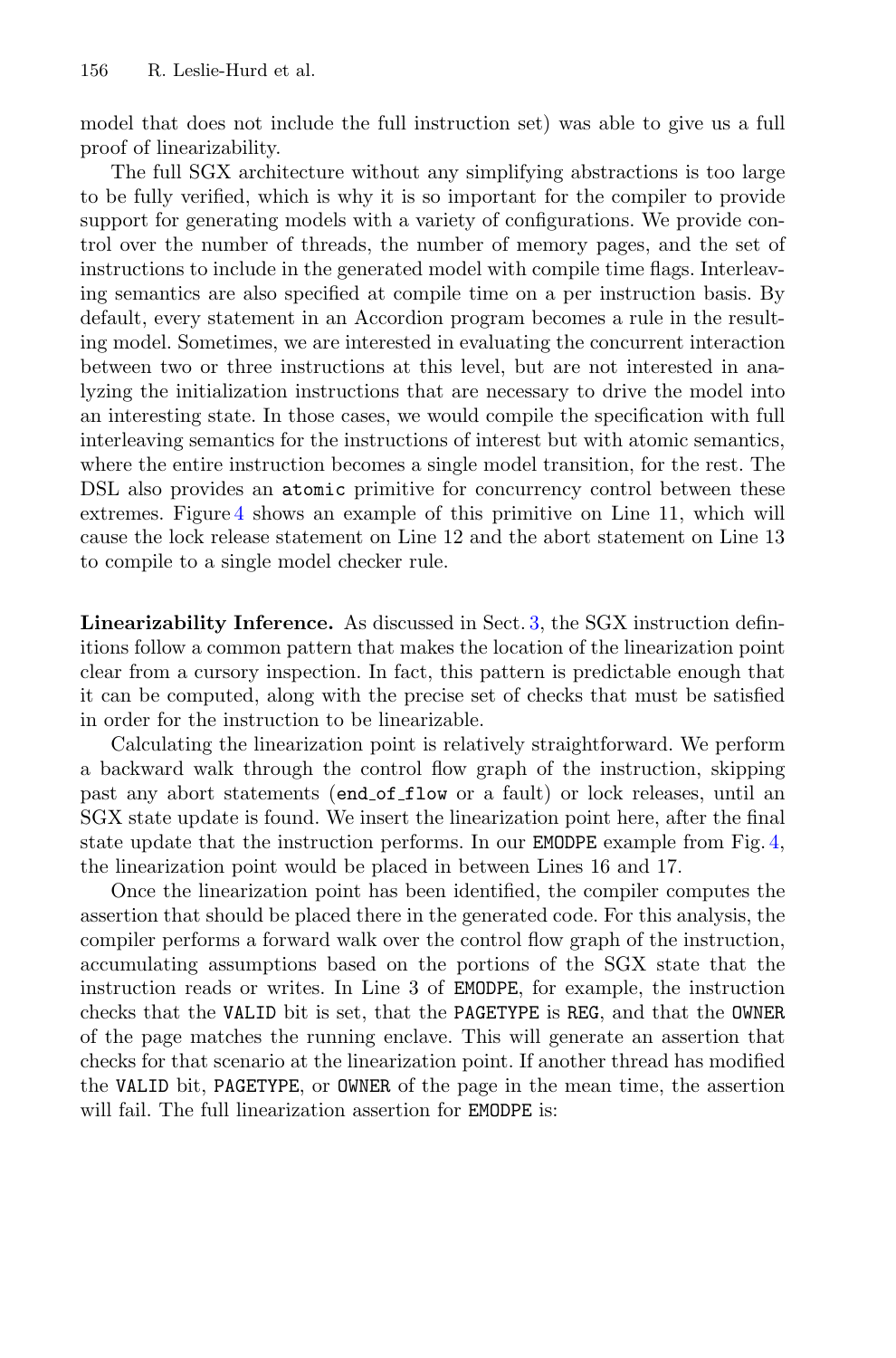$assert$ ( (epcm rcx).valid  $\wedge$  (epcm rcx).pagetype = REG  $\wedge$  $($ epcm rcx).owner = cr\_active\_secs  $\wedge$ (!)(epcm rcx).pending ∧ (!)(epcm rcx).modified ∧  $($ epcm rcx $)$ .r =  $(($ epcm rcx $)$ .r'  $\parallel$   $($ secinfo rbx $)$ .r $)$   $\wedge$  $($ epcm rcx $)$ .w =  $(($ epcm rcx $)$ .w'  $||$   $($ secinfo rbx $)$ .w $)$   $\wedge$ (epcm rcx). $x = ((\text{epcm} rcx).x' || (\text{section} rbx).x) )$ 

As outlined in Sect. [3,](#page-5-0) this assertion checks that any state accessed by the instruction does not change between the time of the access and the linearization point. The values  $\mathbf{r}'$ ,  $\mathbf{w}'$ , and  $\mathbf{x}'$  in the example are logic variables used to track the intermediate value of the EPCM.

Recall that the buggy version of **EMODPE** discussed in Sect. [3.3](#page-7-0) checked the page owner before acquiring the lock but not afterward and only checked the page type afterward. This allowed the page to be removed and assigned to a different owner, without the ownership change being caught by the instruction. We can see that these automatically generated linearization assertions would catch this error, by identifying the requirement that the page owner remain unchanged from the moment of the first read until the linearization point.

**Results.** The models produced by the Accordion compiler are able to replicate the bugs that were found both by inspection and by formal verification using iPave. By making use of Accordion's model configuration facilities, we are able to construct experiments that find bugs in a matter of minutes and complete a total verification for a subset of instructions in a matter of hours, as opposed to the many hours or even days that iPave would require. These models are by no means equivalent, but for design-time analysis of new instructions the immediate feedback provided by the Accordion models is more useful than a long-running exhaustive verification. We can of course perform a full verification of SGX using Accordion as well.

No new bugs were found using Accordion because the SGX architecture was largely stable by the time our work on Accordion was complete. However, there are many ongoing projects within the SGX architecture team that would benefit from the sorts of analysis that Accordion provides.

### <span id="page-13-0"></span>**5 Related Work**

Model checking linearizability is not itself a new idea. Our algorithm for checking linearizability using a shadow state is equivalent to the algorithm for verifying commit-atomicity in [\[9\]](#page-15-5). In our case, we are able to calculate the shadow state within the Accordion compiler and generate the appropriate linearizability checks, avoiding the need to explicitly track the shadow state in the generated model. Much of the other work on linearizability to date has focused on general purpose concurrent data structures, such as lists  $[6,22,24]$  $[6,22,24]$  $[6,22,24]$  $[6,22,24]$ . There are also tools for automatically proving linearizability, such as CAVe [\[23\]](#page-16-0) and Line-Up [\[5\]](#page-15-15). With SGX, our domain specific knowledge allows us to prove linearizability with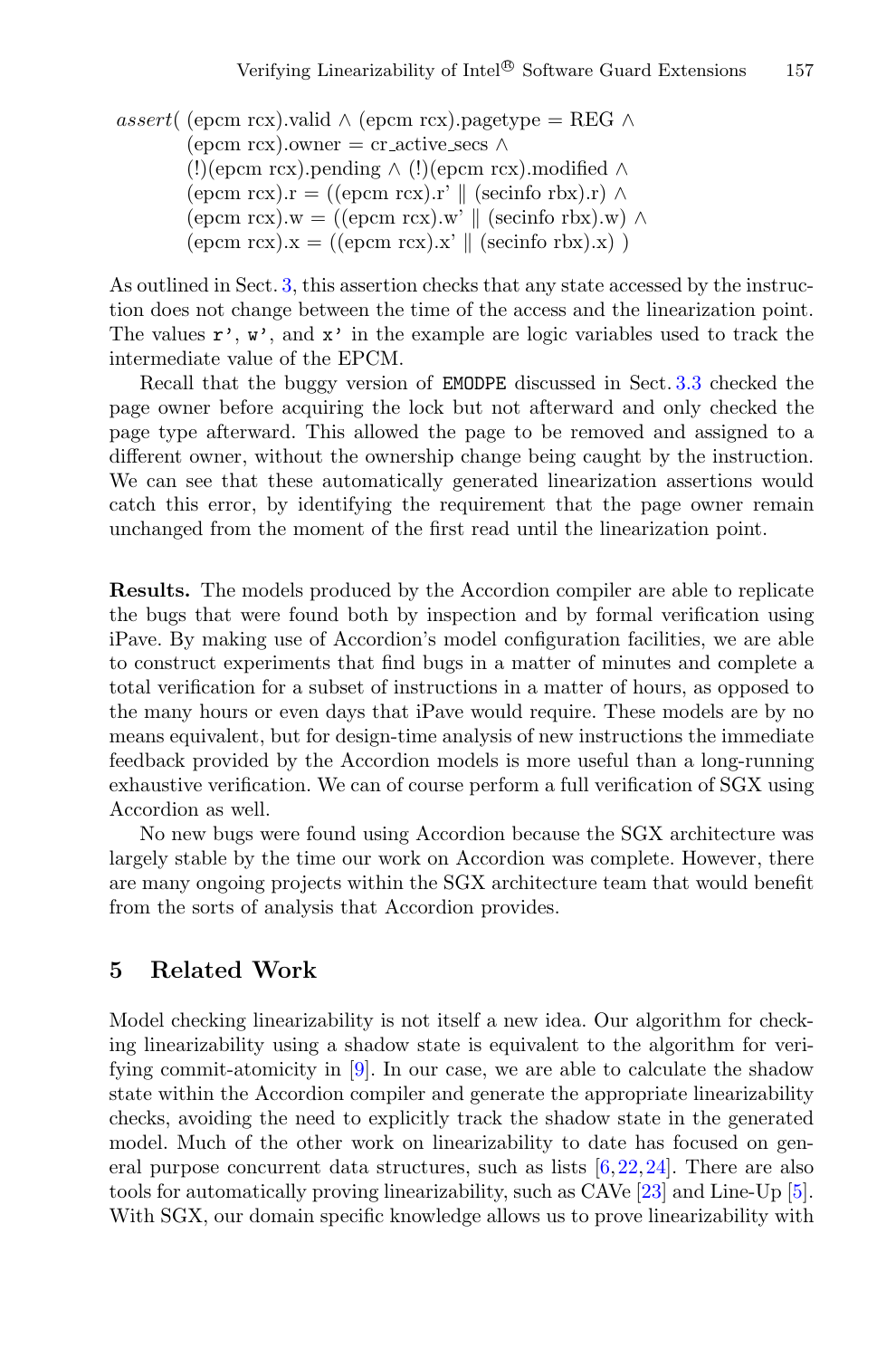a simpler approach, using off-the-shelf tools. We focus our efforts on the model generation code, which supports experimentation with a variety of tools and model configurations. Unlike other tools, Accordion provides fine grained control over the interleaving semantics in the generated model, allowing for a great deal of control over the possible schedules.

Similar to our work, CHESS [\[20](#page-16-3)] tackles the challenge of finding concurrency bugs in large systems that may not be amenable to full verification. The tool uses a happens-before analysis to analyze the concurrent execution of a system and exhaustively explores all interleavings in the program. This approach is not ideal for SGX because we do not use a standard set of concurrency primitives in our implementation. CHESS achieves scalability by bounding the number of context switches that may occur in a particular run of the system and by scoping the context switches to an area of interest in the program. These techniques for improving scalability would likely work well in our problem domain where races tend to involve a small number of context switches and where we have a strong sense for where races are likely to occur.

The Copilot DSL [\[21\]](#page-16-4) is similar to our work on Accordion in that it is also embedded in Haskell and provides multiple formal verification back-ends. One back-end that Copilot compiles to is the Haskell SBV library [\[8](#page-15-16)], which supports reasoning about Haskell programs using SMT. This approach would be a valuable extension to Accordion. Currently our sequential verification proofs which use SMT and our linearization work using model checking are not connected via the same source. The two projects differ in the domain targeted by the DSLs: Copilot focuses on run-time monitoring for hard real-time programs, an area with very different considerations than SGX design. Other domain specific languages for hardware design exist, such as Kansas Lava [\[12\]](#page-15-17) and Hawk [\[19\]](#page-16-5), but these target low-level circuit designs rather than high-level features like SGX.

### <span id="page-14-0"></span>**6 Summary**

This paper introduced our approach to verifying SGX, a novel collection of hardware instructions for providing strong integrity and confidentiality guarantees in a highly concurrent setting. We identified linearizability as the relevant correctness condition for analyzing concurrent interactions between SGX instructions and described an algorithm for demonstrating linearizability using off-the-shelf model checking tools. Our work showed that this approach is capable of finding critical security bugs and underscored the importance of performing formal verification early in the design process of complex features like SGX. Building on the success of our verification in iPave, we outlined the development of the Accordion domain specific language and compiler, a tool that automatically proves linearizability for SGX instructions via model checking and supports experimentation with a wide variety of model configurations across multiple model checking tools.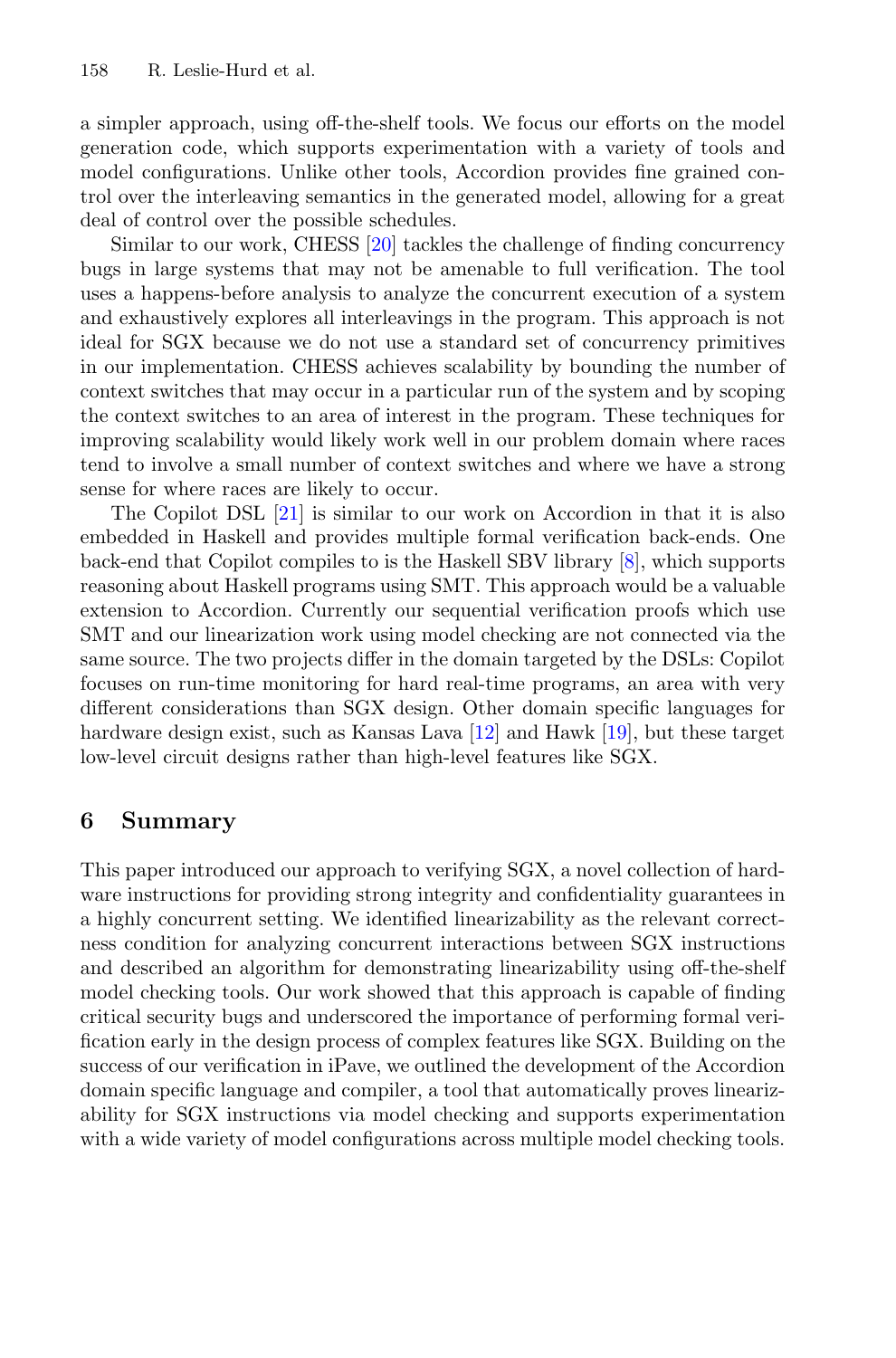## <span id="page-15-2"></span>**References**

- 1. Baumann, A., Peinado, M., Hunt, G.: Shielding applications from an untrusted cloud with Haven. In: 11th USENIX Symposium on Operating Systems Design and Implementation, OSDI 2014. USENIX Advanced Computing Systems Association, October 2014
- <span id="page-15-13"></span>2. Bensalem, S., Ganesh, V., Lakhnech, Y., Muñoz, C., Owre, S., Rueß, H., Rushby, J., Rusu, V., Sa¨ıdi, H., Shankar, N., Singerman, E., Tiwari, A.: An overview of SAL. In: LFM, pp. 187–196, Williamsburg, VA, USA (2000)
- <span id="page-15-12"></span>3. Bingham, B., Bingham, J., Paula, F.M.d., Erickson, J., Singh, G., Reitblatt, M.: Industrial strength distributed explicit state model checking. In: PDMC, pp. 28–36, Washington, DC, USA (2010)
- <span id="page-15-8"></span>4. Brummayer, R., Biere, A.: Boolector: an efficient SMT solver for bit-vectors and arrays. In: Kowalewski, S., Philippou, A. (eds.) TACAS 2009. LNCS, vol. 5505, pp. 174–177. Springer, Heidelberg (2009)
- <span id="page-15-15"></span>5. Burckhardt, S., Dern, C., Musuvathi, M., Tan, R.: Line-up: a complete and automatic linearizability checker. In: Programming Language Design and Implementation, PLDI 2010, June 2010
- <span id="page-15-14"></span>6. Černý, P., Radhakrishna, A., Zufferey, D., Chaudhuri, S., Alur, R.: Model checking of linearizability of concurrent list implementations. In: Touili, T., Cook, B., Jackson, P. (eds.) CAV 2010. LNCS, vol. 6174, pp. 465–479. Springer, Heidelberg (2010)
- <span id="page-15-11"></span>7. Dill, D.L., Drexler, A.J., Hu, A.J., Yang, C.H.: Protocol verification as a hardware design aid. In: ICCD, pp. 522–525, Cambridge, MA, USA (1992)
- <span id="page-15-16"></span>8. Erkök, L.: SBV: SMT based verification in Haskell. [http://leventerkok.github.io/](http://leventerkok.github.io/sbv/) [sbv/](http://leventerkok.github.io/sbv/)
- <span id="page-15-5"></span>9. Flanagan, C.: Verifying commit-atomicity using model-checking. In: Graf, S., Mounier, L. (eds.) SPIN 2004. LNCS, vol. 2989, pp. 252–266. Springer, Heidelberg (2004)
- <span id="page-15-7"></span>10. Fraer, R., Keren, D., Khasidashvili, Z., Novakovsky, A., Puder, A., Singerman, E., Talmor, E., Vardi, M., Yang, J.: From visual to logic formalisms for SoC validation. In: Formal Methods and Models for System Design, MEMOCODE 2014
- <span id="page-15-10"></span>11. Gill, A.: Domain-specific languages and code synthesis using Haskell. Queue **12**(4), 3030–3043 (2014)
- <span id="page-15-17"></span>12. Gill, A., Bull, T., Farmer, A., Kimmell, G., Komp, E.: Types and associated type families for hardware simulation and synthesis: the internals and externals of Kansas lava. In: Higher-Order and Symbolic Computation, pp. 1–20 (2013)
- <span id="page-15-4"></span>13. Goel, A., Krstić, S., Leslie, R., Tuttle, M.R.: SMT-based system verification with DVF. In: Satisfiability Modulo Theories, SMT 2012, pp. 32–43 (2012)
- <span id="page-15-3"></span>14. Herlihy, M.P., Wing, J.M.: Linearizability: a correctness condition for concurrent objects. ACM Trans. Program. Lang. Syst. (TOPLAS) **12**(3), 463–492 (1990)
- <span id="page-15-1"></span>15. Hoekstra, M., Lal, R., Pappachan, P., Phegade, V., Del Cuvillo, J.: Using innovative instructions to create trustworthy software solutions. In: Proceedings of the 2nd International Workshop on Hardware and Architectural Support for Security and Privacy, HASP 2013, ACM, New York, NY, USA (2013)
- <span id="page-15-6"></span>16. Intel Corporation, Santa Clara, CA, USA. Intel® 64 and IA-32 Architectures Software Developer's Manual, September 2014
- <span id="page-15-0"></span>17. Intel Corporation, Santa Clara, CA, USA. Intel® Software Guard Extensions Programming Reference, October 2014
- <span id="page-15-9"></span>18. Marlow, S.: Haskell 2010 language report 2010